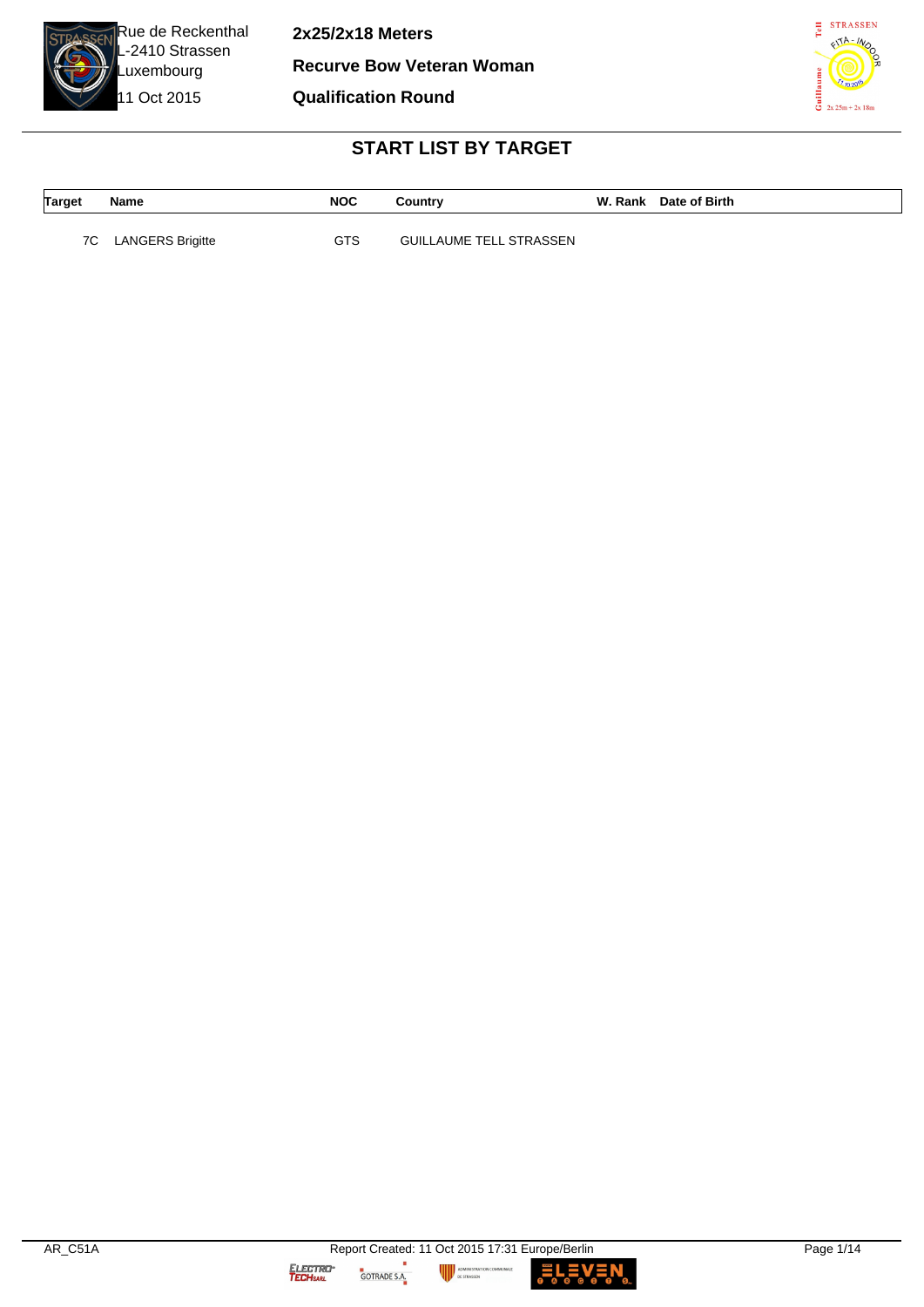

**2x25/2x18 Meters Recurve Men Qualification Round**



# **START LIST BY TARGET**

| Target   | <b>Name</b>                                  | <b>NOC</b>               | Country                                                         | W. Rank Date of Birth |
|----------|----------------------------------------------|--------------------------|-----------------------------------------------------------------|-----------------------|
| 2B<br>C  | <b>MAYER Claus</b><br><b>KLEIN Pit</b>       | <b>HSW</b><br><b>GTS</b> | <b>HUBERTUS SAARWELLINGEN</b><br><b>GUILLAUME TELL STRASSEN</b> |                       |
| 3D       | <b>SCHULER Luc</b>                           | <b>GTS</b>               | <b>GUILLAUME TELL STRASSEN</b>                                  |                       |
| 4C       | <b>KRAUS Stéphane</b>                        | <b>GTS</b>               | <b>GUILLAUME TELL STRASSEN</b>                                  |                       |
| 5B       | <b>ZIMMER Danny</b>                          | AH                       | <b>ADLERAUGE HUMES</b>                                          |                       |
| 6C       | <b>BEGA Patrick</b>                          | <b>GTS</b>               | <b>GUILLAUME TELL STRASSEN</b>                                  |                       |
| 7D       | <b>ZBLEWSKI Darius</b>                       | <b>HSW</b>               | <b>HUBERTUS SAARWELLINGEN</b>                                   |                       |
| 8B<br>C  | <b>ARROUGE Yoann</b><br><b>LANGERS Mike</b>  | <b>VER</b><br><b>GTS</b> | <b>VERDUN</b><br><b>GUILLAUME TELL STRASSEN</b>                 |                       |
| 9B<br>C  | <b>LECLERC Michel</b><br><b>STORCK David</b> | <b>CAS</b><br><b>BE</b>  | CONFRÉRIE ARCHERS SPADOIS<br><b>BOUSCHÉISSER ESCH</b>           |                       |
| 12A<br>B | <b>GEHL Dominik</b><br><b>SCHERER Bernd</b>  | AH<br><b>HSW</b>         | <b>ADLERAUGE HUMES</b><br><b>HUBERTUS SAARWELLINGEN</b>         |                       |
| 13A<br>D | ZIEGLER Gordon<br><b>RIZZO Pietro</b>        | AH<br><b>RHM</b>         | <b>ADLERAUGE HUMES</b><br><b>RH MONDERCANGE</b>                 |                       |
| 14A      | <b>MEIER Bernhard</b>                        | AH                       | <b>ADLERAUGE HUMES</b>                                          |                       |
| 15B<br>C | POP Razvan<br>VAN DER MEER Alex              | <b>PSVT</b><br><b>FN</b> | <b>PSV TRIER</b><br>FLÈCHE DU NORD ETTELBRÉCK                   |                       |

GOTRADE S.A.

**fUNALE** 

п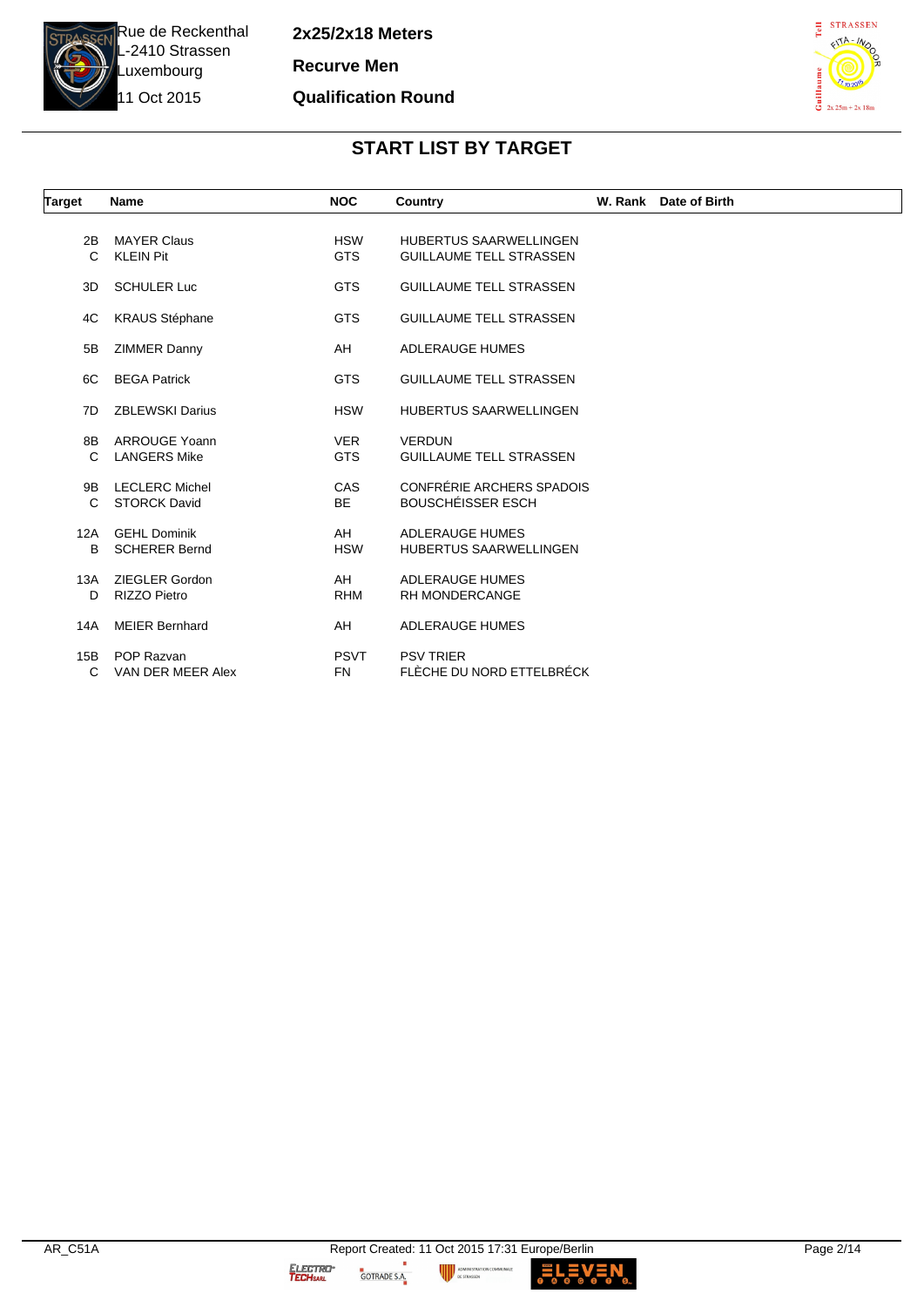

**2x25/2x18 Meters Recurve Women Qualification Round**



# **START LIST BY TARGET**

| Target   | <b>Name</b>                                     | <b>NOC</b>              | Country                                       | W. Rank | Date of Birth |
|----------|-------------------------------------------------|-------------------------|-----------------------------------------------|---------|---------------|
| 4A       | KÖLSCH Kathrin                                  | <b>MMB</b>              | <b>MACH MIT BEXBACH</b>                       |         |               |
| 6B       | <b>SPEICHER Bianca</b>                          | <b>BGB</b>              | BURGSCHÜTZEN BÜSCHFELD                        |         |               |
| 7B       | <b>DESVIGNES Lauranne</b>                       | <b>VER</b>              | <b>VERDUN</b>                                 |         |               |
| 10D      | <b>PETERS Nathalie</b>                          | <b>BE</b>               | <b>BOUSCHÉISSER ESCH</b>                      |         |               |
| 11D      | <b>SANITATE Cathy</b>                           | <b>BE</b>               | <b>BOUSCHÉISSER ESCH</b>                      |         |               |
| 12C<br>D | <b>BEAUDEUX Carmen</b><br><b>BECKERS Vivian</b> | <b>GTS</b><br><b>DW</b> | <b>GUILLAUME TELL STRASSEN</b><br>DIANA WILTZ |         |               |
| 15A      | <b>KÜHN Birgit</b>                              | AH                      | <b>ADLERAUGE HUMES</b>                        |         |               |

MUNALE

**LEV**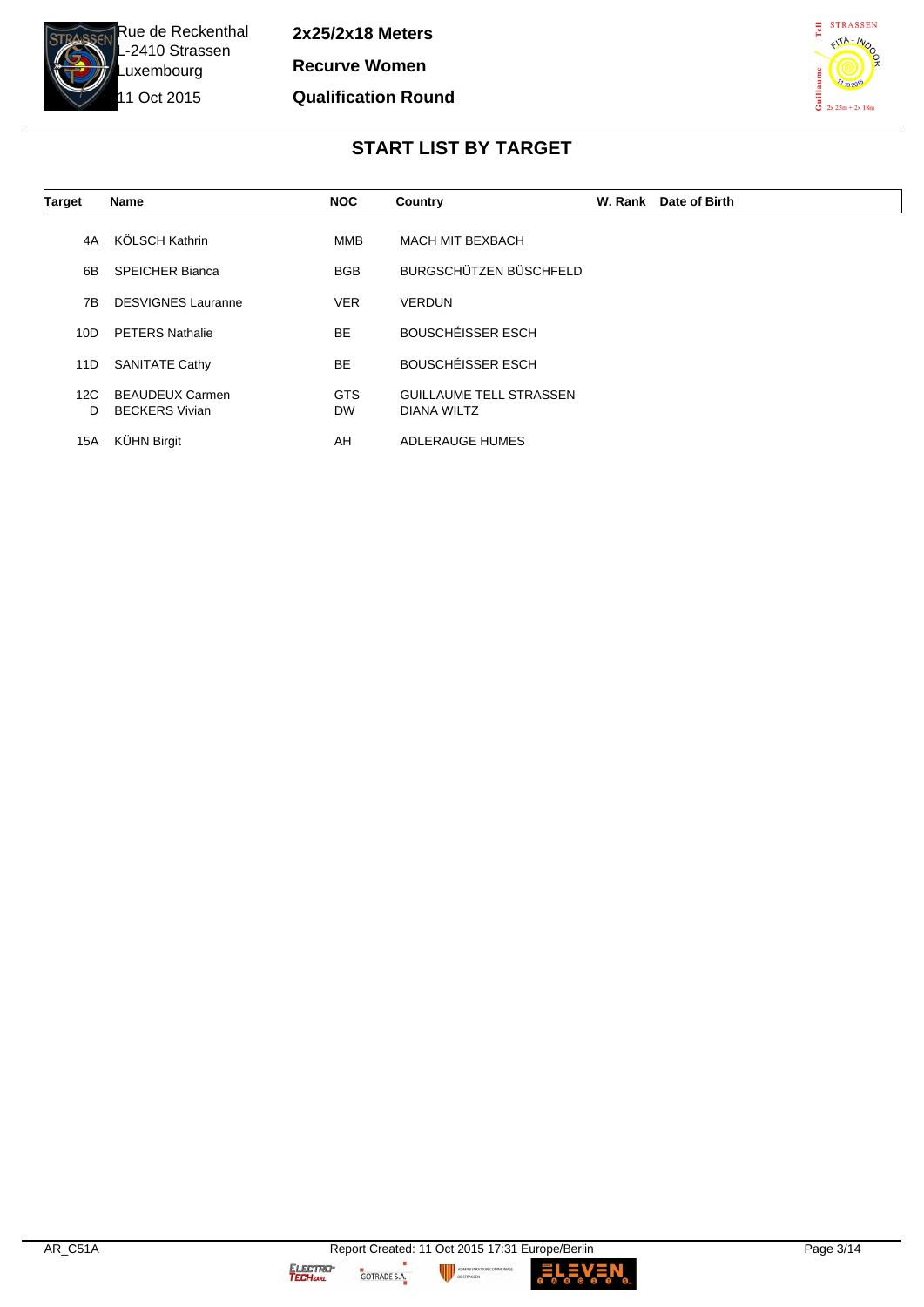

**2x25/2x18 Meters Recurve Cadet Men Qualification Round**



# **START LIST BY TARGET**

| <b>Target</b> | Name            | <b>NOC</b> | Country                        | W. Rank | Date of Birth |
|---------------|-----------------|------------|--------------------------------|---------|---------------|
| 1C -          | KLEIN Joé       | <b>GTS</b> | <b>GUILLAUME TELL STRASSEN</b> |         |               |
| 5D.           | KLEIN Luca      | GTS        | <b>GUILLAUME TELL STRASSEN</b> |         |               |
| 13B           | ZBLEWSKI Julian | <b>HSW</b> | HUBERTUS SAARWELLINGEN         |         |               |

**MUNALE** 

**LEV**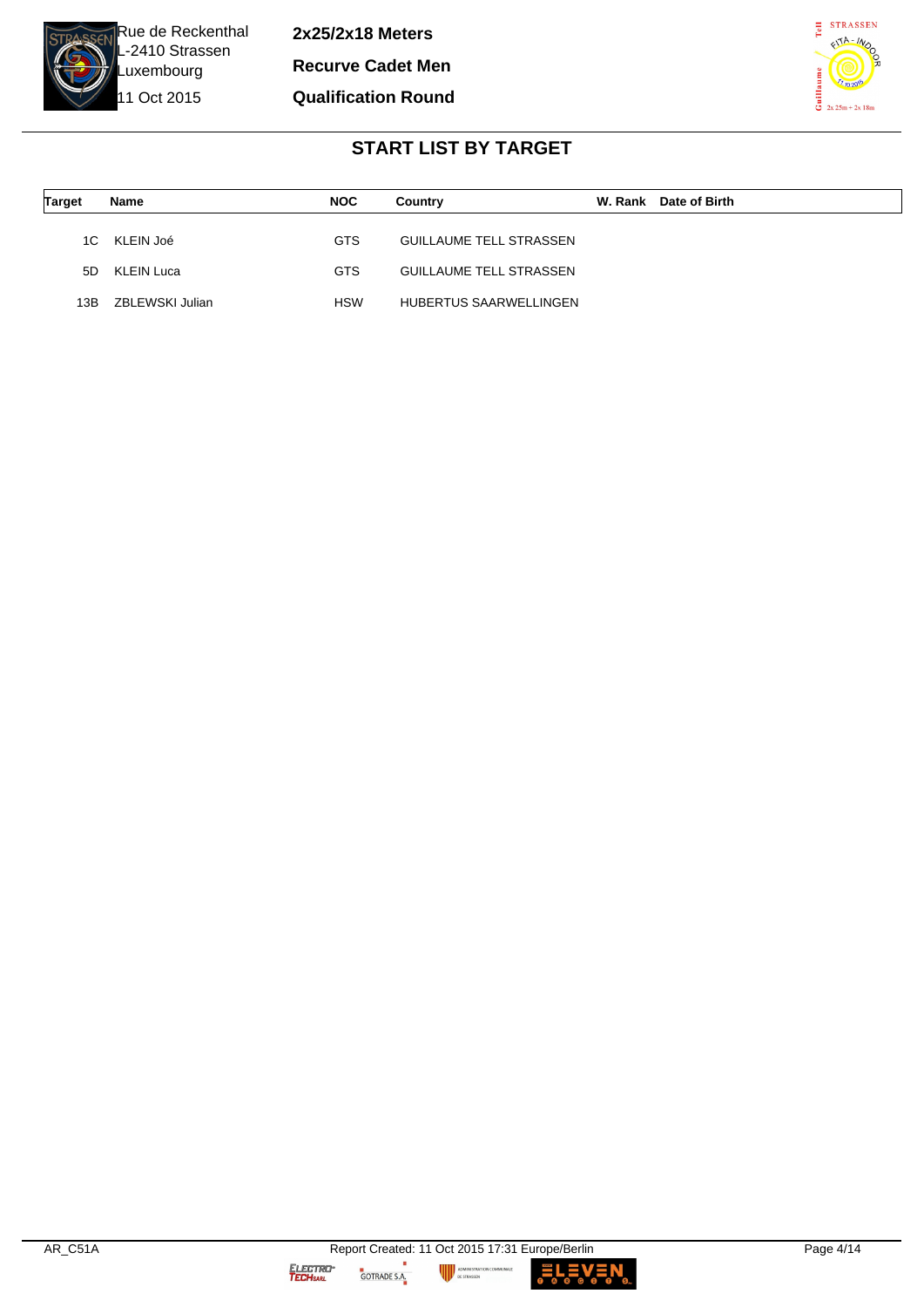

**2x25/2x18 Meters**

**Recurve Cadet Women**

**Qualification Round**



# **START LIST BY TARGET**

| <b>Target</b> | Name | <b>NOC</b> | ountry: | W. Rank | Date of Birth |
|---------------|------|------------|---------|---------|---------------|
|               |      |            |         |         |               |

3B BECKERS Viveca DW DIANA WILTZ

GOTRADE S.A.

LEN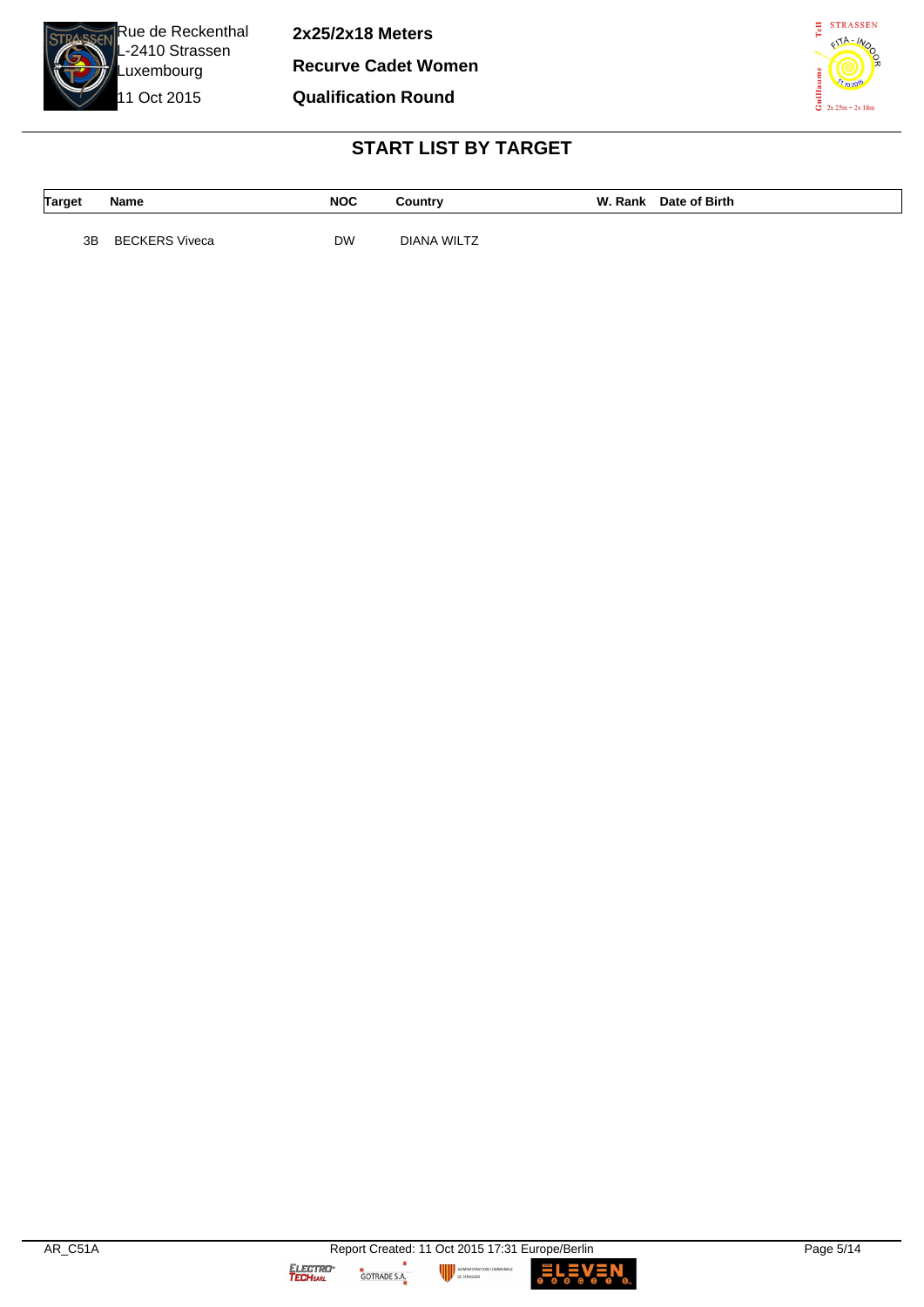

11 Oct 2015

**2x25/2x18 Meters**

**Recurve Scolaire Men**

**Qualification Round**



# **START LIST BY TARGET**

| <b>Target</b> | Name                        | <b>NOC</b>        | Country                             | W. Rank Date of Birth |
|---------------|-----------------------------|-------------------|-------------------------------------|-----------------------|
| 16B<br>C.     | ZIMMER Julius<br>WELTER Max | <b>RHM</b><br>BE. | RH MONDERCANGE<br>BOUSCHÉISSER ESCH |                       |

OMMUNALE

**LE**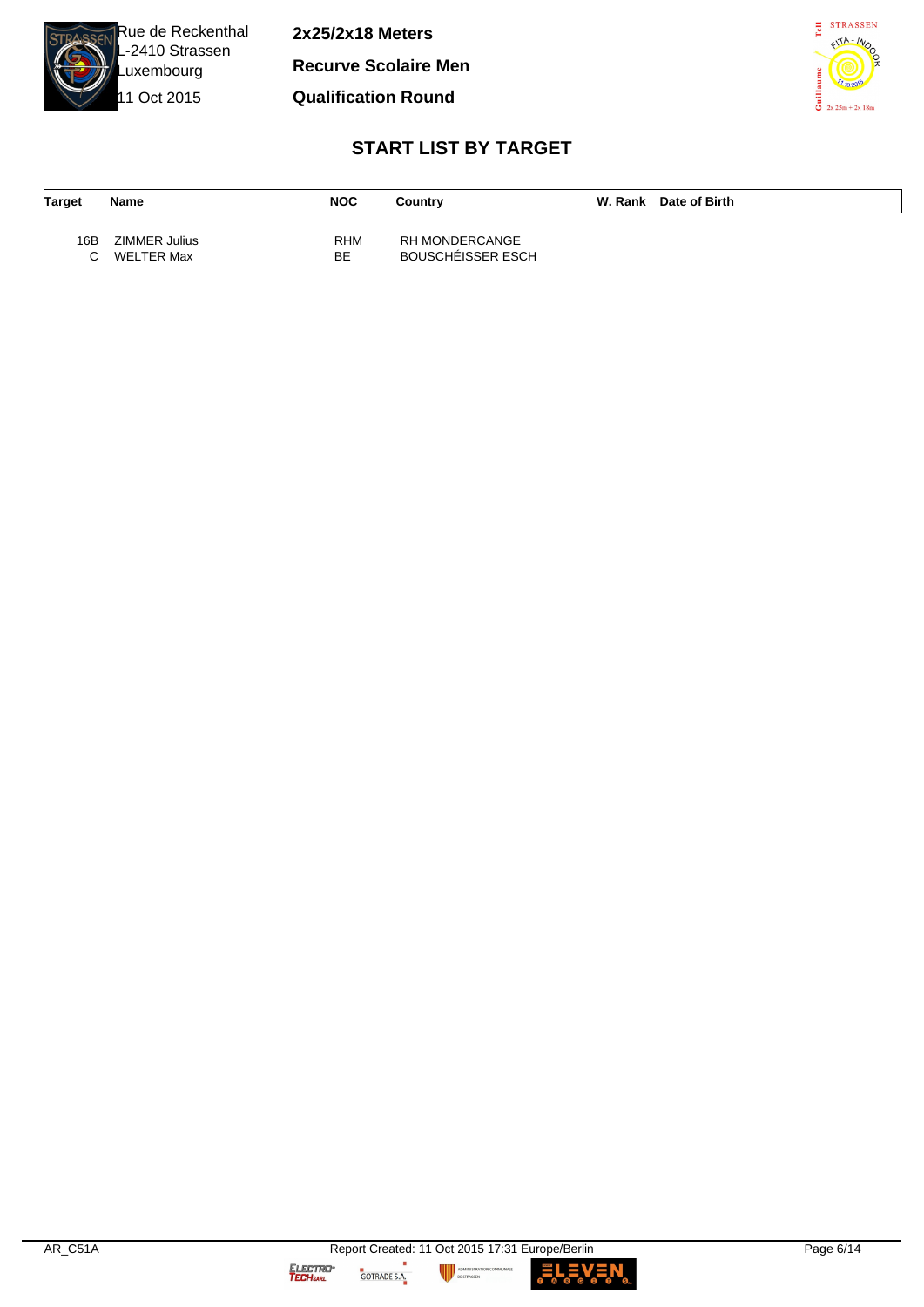

**2x25/2x18 Meters**

**Recurve Scolaire Women**

**Qualification Round**



# **START LIST BY TARGET**

| <b>Target</b> | Name               | <b>NOC</b> | Country                | W. Rank Date of Birth |
|---------------|--------------------|------------|------------------------|-----------------------|
| 16A           | GANGAROSSA Thamyna | <b>HSW</b> | HUBERTUS SAARWELLINGEN |                       |
| n             | BELLMANN Sandra    | <b>HSW</b> | HUBERTUS SAARWELLINGEN |                       |

ш

GOTRADE S.A.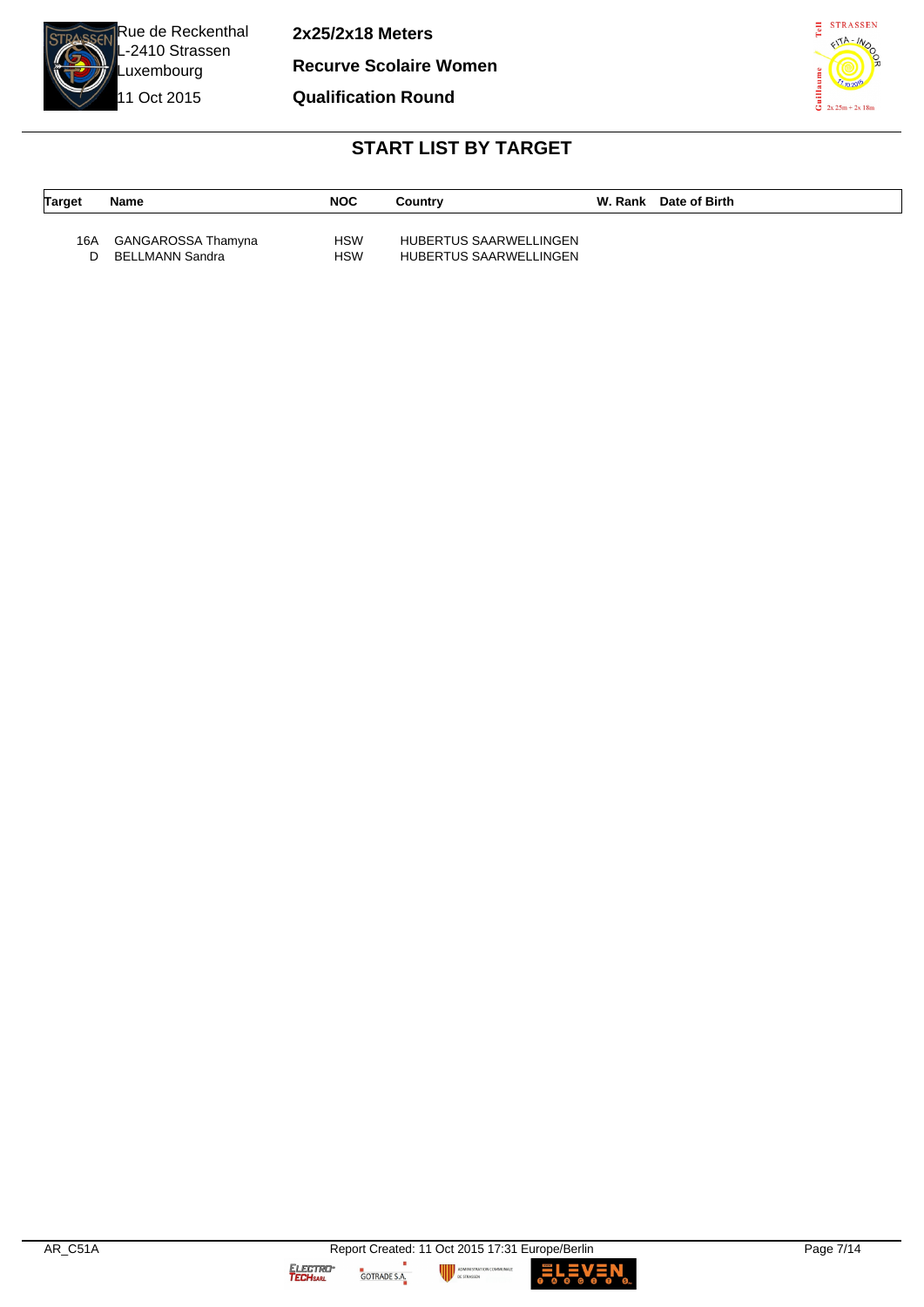

**2x25/2x18 Meters Recurve Veteran Men Qualification Round**



# **START LIST BY TARGET**

| Target | <b>Name</b>        | <b>NOC</b> | Country                        | W. Rank Date of Birth |
|--------|--------------------|------------|--------------------------------|-----------------------|
|        |                    |            |                                |                       |
| 11B    | JARVENTAUSKA Jukka | GTS        | <b>GUILLAUME TELL STRASSEN</b> |                       |

**MUNALE** 

L EV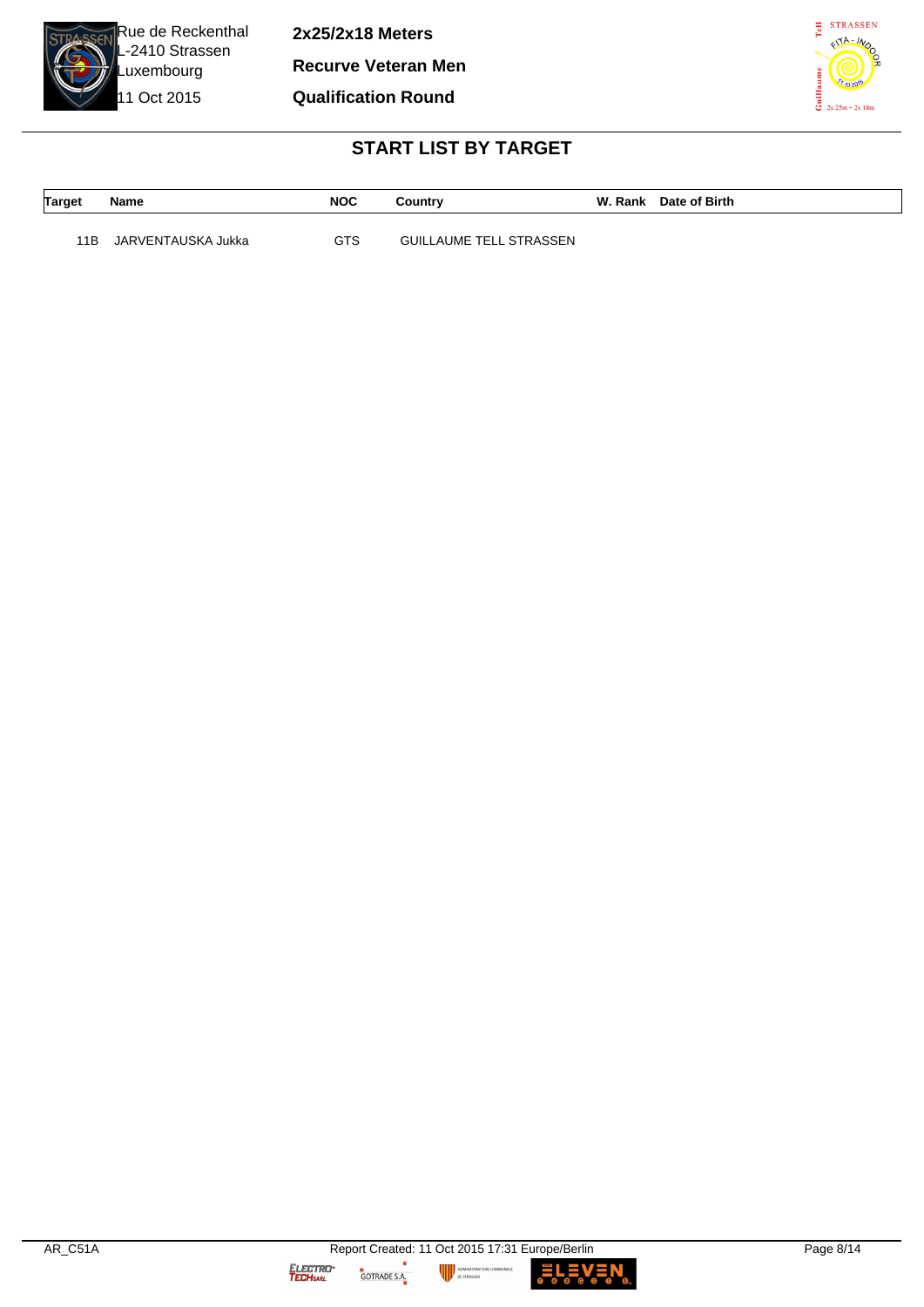

**2x25/2x18 Meters Compound Men Qualification Round**



# **START LIST BY TARGET**

| Target   | <b>Name</b>                         | <b>NOC</b>              | Country                                                    | W. Rank | Date of Birth |
|----------|-------------------------------------|-------------------------|------------------------------------------------------------|---------|---------------|
| 1 A<br>D | MARTINS Toni<br><b>DECKER Rhett</b> | <b>GTS</b><br><b>BE</b> | <b>GUILLAUME TELL STRASSEN</b><br><b>BOUSCHÉISSER ESCH</b> |         |               |
| 2A       | <b>BEGA Timo</b>                    | <b>GTS</b>              | <b>GUILLAUME TELL STRASSEN</b>                             |         |               |
| 3A       | <b>FANTZ Eric</b>                   | <b>GTS</b>              | <b>GUILLAUME TELL STRASSEN</b>                             |         |               |
| 4D       | MOES Ben                            | <b>BE</b>               | <b>BOUSCHÉISSER ESCH</b>                                   |         |               |
| 5A       | <b>GONCALVES Rui</b>                | <b>DW</b>               | <b>DIANA WILTZ</b>                                         |         |               |
| 6D       | <b>HOCEVAR Arnaud</b>               | FO.                     | FLÈCHE D'OR                                                |         |               |
| 7A       | <b>DEVIGNON Benjamin</b>            | <b>VIE</b>              | <b>VIELSAM</b>                                             |         |               |
| 8D       | <b>SANITATE Neckel</b>              | <b>BE</b>               | <b>BOUSCHÉISSER ESCH</b>                                   |         |               |

**MUNALE**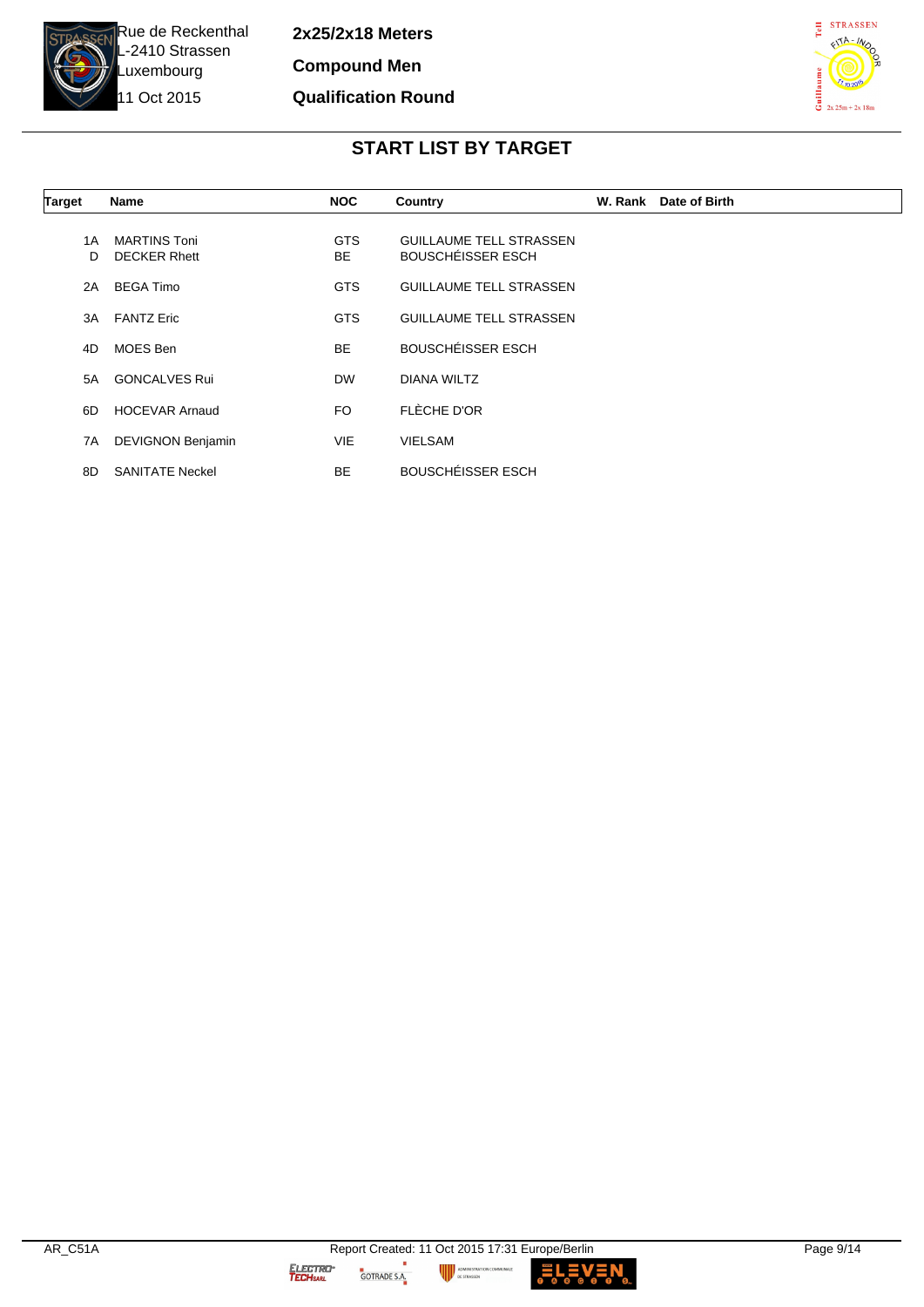

**2x25/2x18 Meters Compound Veteran Men Qualification Round**



#### **START LIST BY TARGET**

| <b>Target</b> | Name                        | <b>NOC</b>       | Country                                                    | W. Rank Date of Birth |
|---------------|-----------------------------|------------------|------------------------------------------------------------|-----------------------|
| 2D            | CORNARO Yvon                | BE               | <b>BOUSCHÉISSER ESCH</b>                                   |                       |
| 6A            | DEVIGNON André              | VIE              | <b>VIELSAM</b>                                             |                       |
| 9A<br>D       | PEFFER Serge<br>RIES Jaques | <b>GTS</b><br>BE | <b>GUILLAUME TELL STRASSEN</b><br><b>BOUSCHEISSER ESCH</b> |                       |

**MUNALE** 

**ELEV**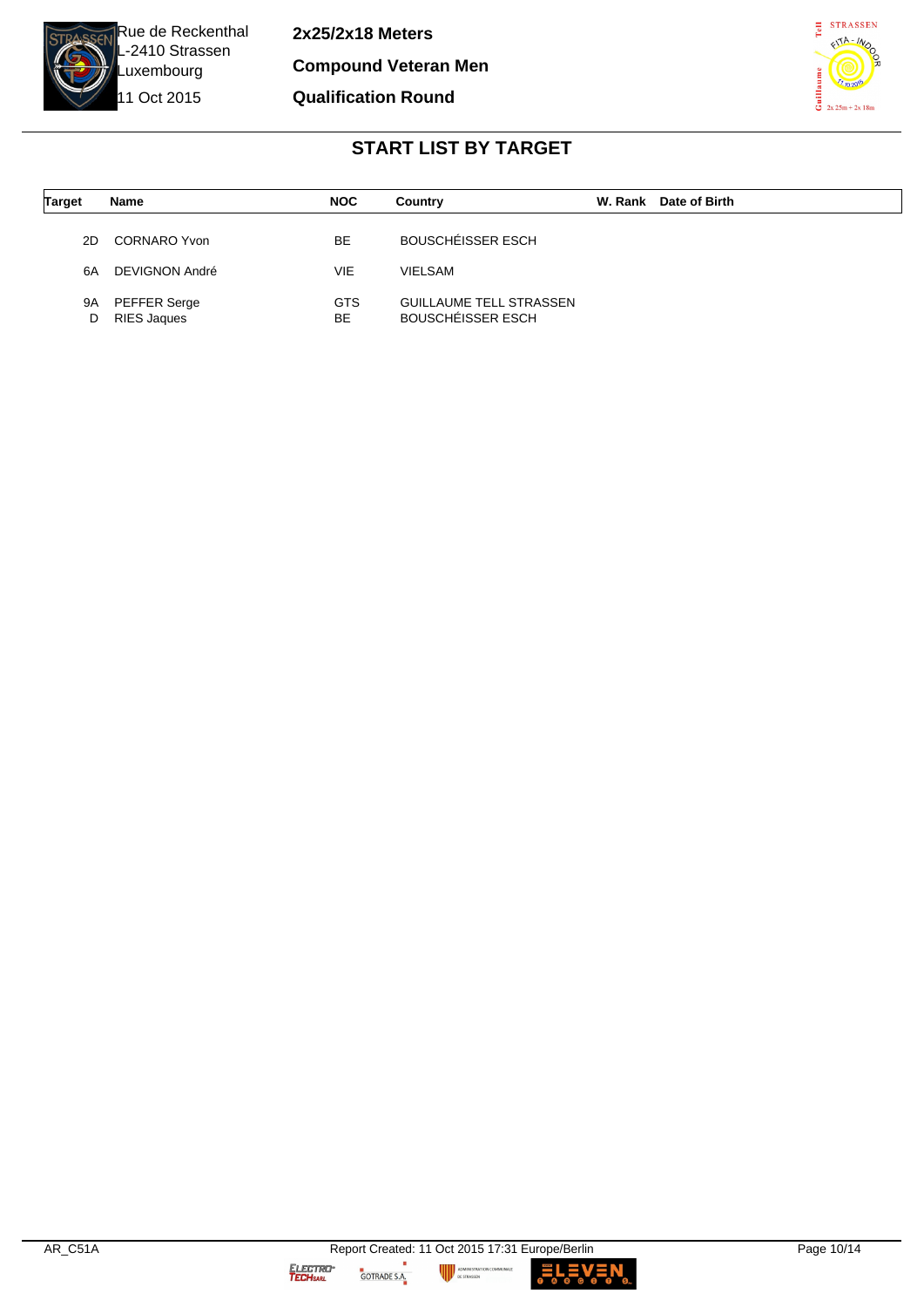

**2x25/2x18 Meters Compound Veteran Women Qualification Round**



# **START LIST BY TARGET**

| <b>Target</b> | Name | <b>NOC</b> | Country | W. Rank | Date of Birth |
|---------------|------|------------|---------|---------|---------------|
|               |      |            |         |         |               |

8A BONMARIAGE Marie-Christine VIE VIELSAM

GOTRADE S.A.

LEN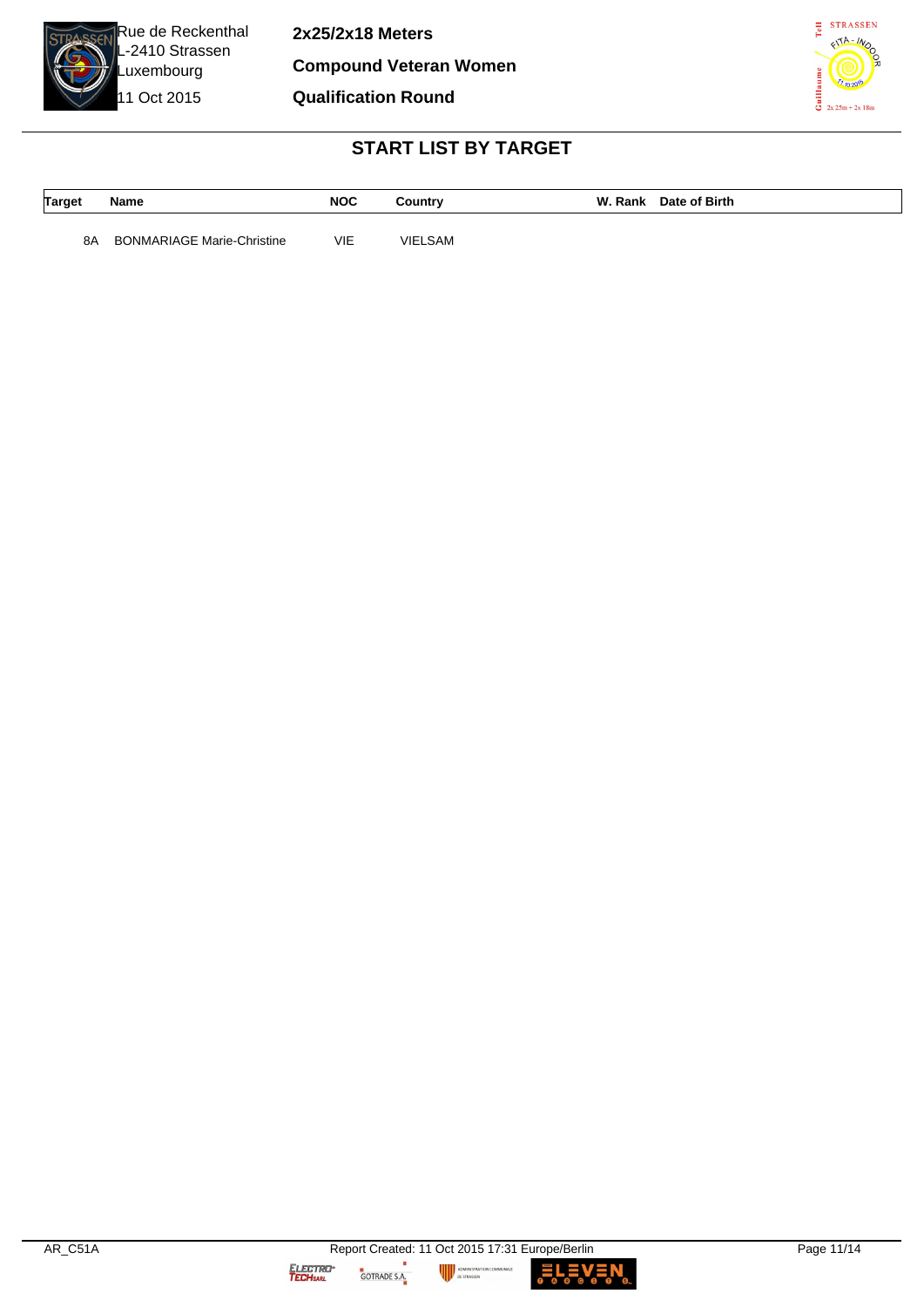

**2x25/2x18 Meters Bare Bow Men**

#### **Qualification Round**



#### **START LIST BY TARGET**

| Target | Name                  | <b>NOC</b> | Country                | W. Rank | Date of Birth |
|--------|-----------------------|------------|------------------------|---------|---------------|
|        |                       |            |                        |         |               |
| 10A    | <b>BAKARSIC Zlato</b> | МA         | MOUSEL ARCHERS         |         |               |
| 11A    | LAERA Luigi           | МA         | MOUSEL ARCHERS         |         |               |
|        |                       |            |                        |         |               |
| 14B    | GANGAROSSA Carmelo    | <b>HSW</b> | HUBERTUS SAARWELLINGEN |         |               |
| D      | SIEBENBORN Kevin      | МA         | <b>MOUSEL ARCHERS</b>  |         |               |

-<br>MUNALE

ELEV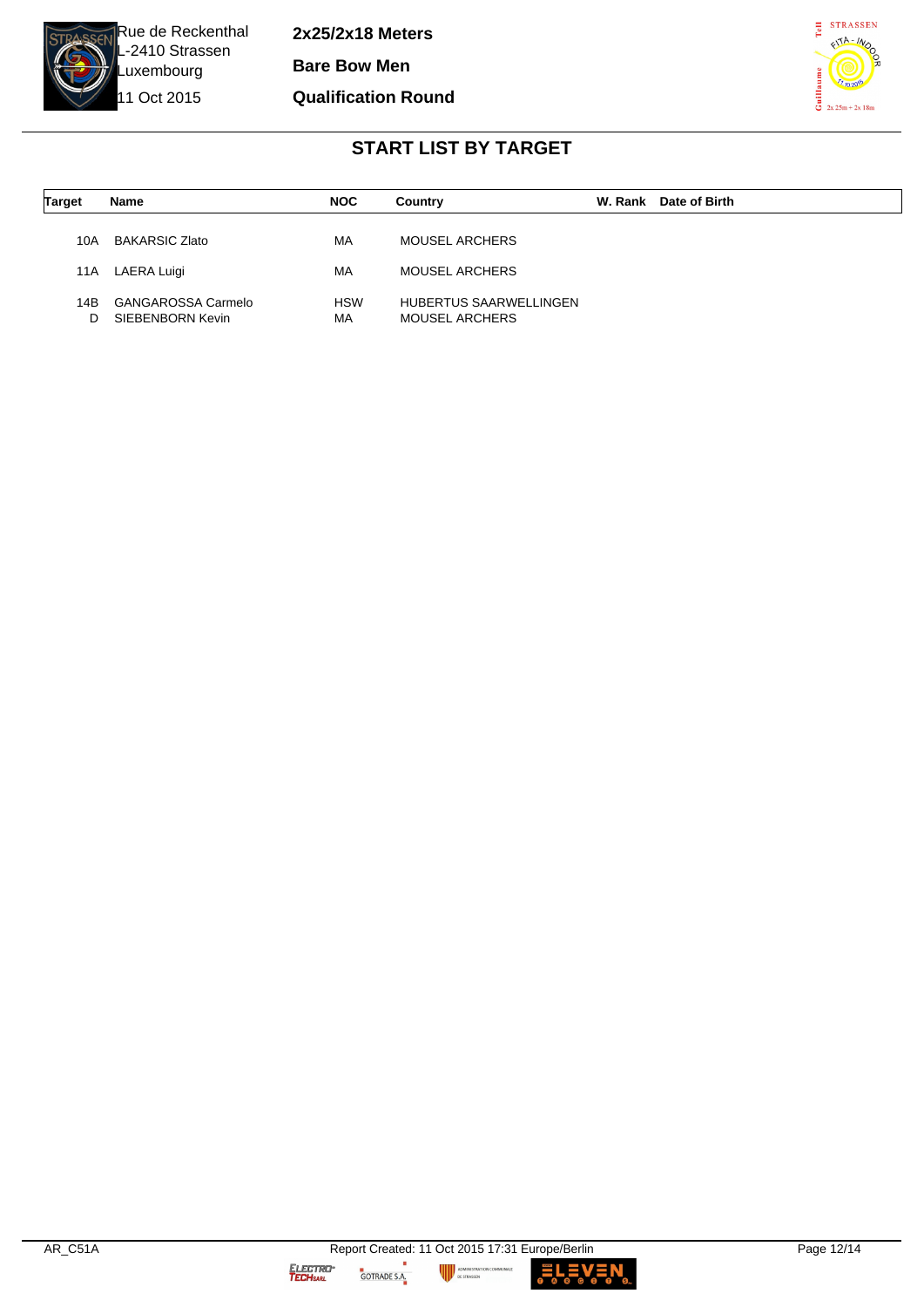

**2x25/2x18 Meters**

**Bare Bow Veteran Men**

**Qualification Round**



# **START LIST BY TARGET**

| <b>Target</b> | Name               | <b>NOC</b> | Country               | W. Rank Date of Birth |
|---------------|--------------------|------------|-----------------------|-----------------------|
| 10C           | VAN OEKEL Philippe | МA         | <b>MOUSEL ARCHERS</b> |                       |
| 11C.          | BRAUN Marco        | MA         | <b>MOUSEL ARCHERS</b> |                       |

**MUNALE** 

L EV